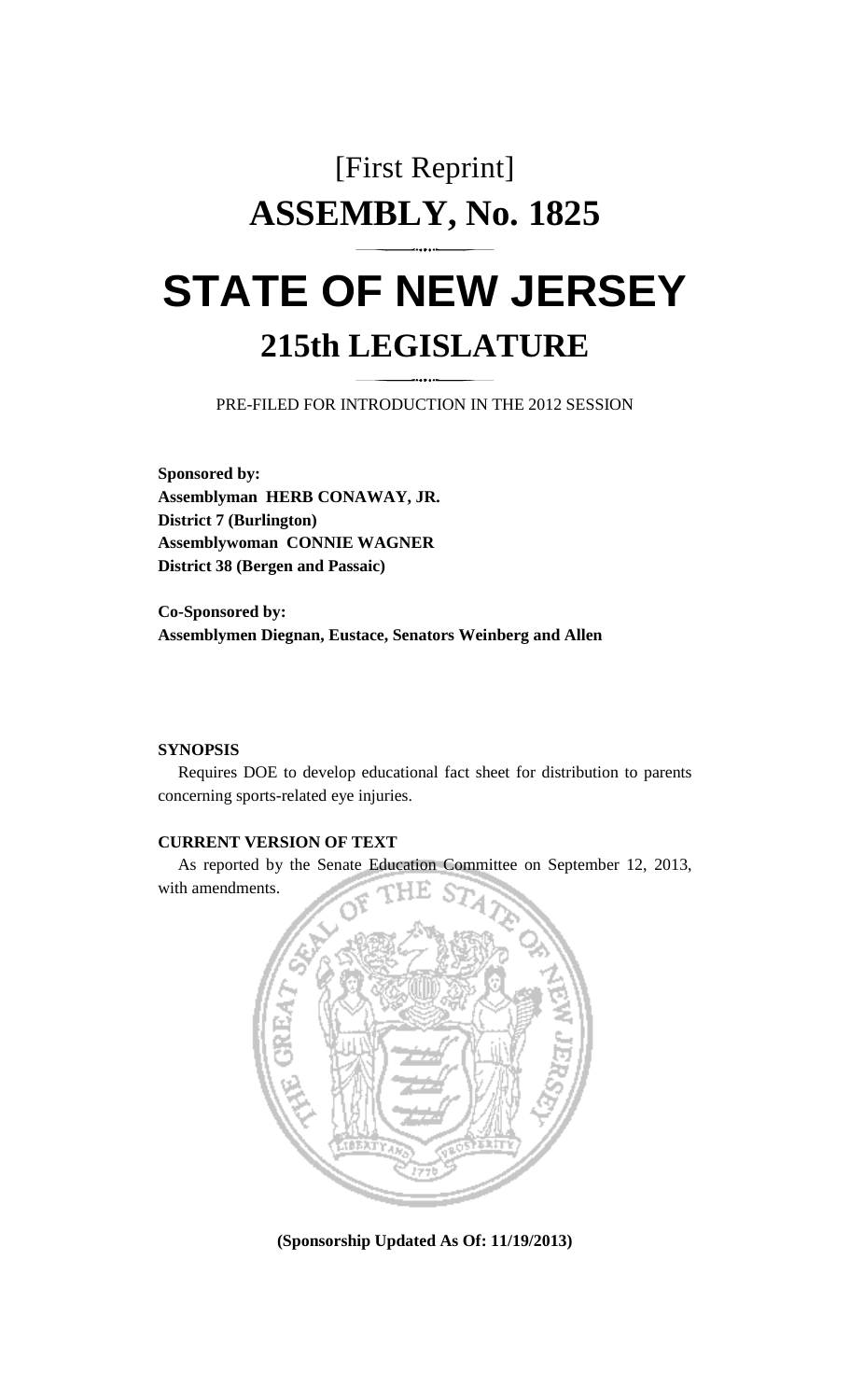#### **A1825** [1R] CONAWAY, WAGNER

 $\mathcal{D}_{\mathcal{L}}$ 

1 **AN ACT** concerning protective eyewear for children participating in 2 sports and supplementing chapter 40 of Title 18A of the New 3 Jersey Statutes. 4 5 **BE IT ENACTED** *by the Senate and General Assembly of the State*  6 *of New Jersey:* 7  $\frac{11}{1}$ . The Legislature finds and declares that: 9 a. Eye injuries are the leading cause of preventable blindness 10 and visual impairment in children, and most injuries occurring in 11 school-aged children are sports-related; 12 b. Every 16 minutes a child incurs a sports-related eye injury 13 severe enough to require a visit to the emergency room; 14 c. According to Prevent Blindness America, 90% of all eye 15 injuries can be avoided by the use of appropriate eye protection; 16 and 17 d. It is necessary and prudent to educate parents and children 18 about sports-related eye injuries in order to reduce the needless loss 19 of sight that can occur during sports activities.<sup>1</sup> 20  $^{1}$ [1.]  $2.^{1}$ 21  $\frac{1}{2}$   $\left[1.1\right]$   $2.1$  a. The Commissioner of Education  $\left[1.1\right]$  in 22 consultation with the Commissioner of Health, $J^1$  shall develop  ${}^1\Gamma$ by 23 the 2013-2014 school year] within 120 days of the effective date of  $24$  this act<sup>1</sup>, an educational fact sheet that provides information about 25 sports-related eye injuries. The educational fact sheet shall include, 26 but need not be limited to: 27 (1) a list of the most common sports-related eye injuries and the 28 recognition of the symptoms of those injuries; 29 (2) a recommendation that children seek treatment and advice 30 from a licensed health care professional regarding the appropriate 31 amount of time to delay the return to sports competition or practice 32 after sustaining an eye injury; 33 (3) a recommendation that all children participating in school 34 sports or recreational sports wear protective eyewear; 35 (4) information concerning the purchase of appropriate 36 protective eyewear; and 37 (5) any other information the commissioner deems appropriate. 38 b. Each school district and nonpublic school shall distribute the 39 educational fact sheet annually to the parents or guardians of the 40 students. 41  $12 \cdot 1$  [2. a. As used in this section, a "youth sports team organization" 43 means one or more sports teams organized pursuant to a nonprofit

**EXPLANATION – Matter enclosed in bold-faced brackets** [**thus**] **in the above bill is not enacted and is intended to be omitted in the law.** 

**Matter underlined thus is new matter.** 

Matter enclosed in superscript numerals has been adopted as follows:

<sup>&</sup>lt;sup>1</sup>Senate SED committee amendments adopted September 12, 2013.